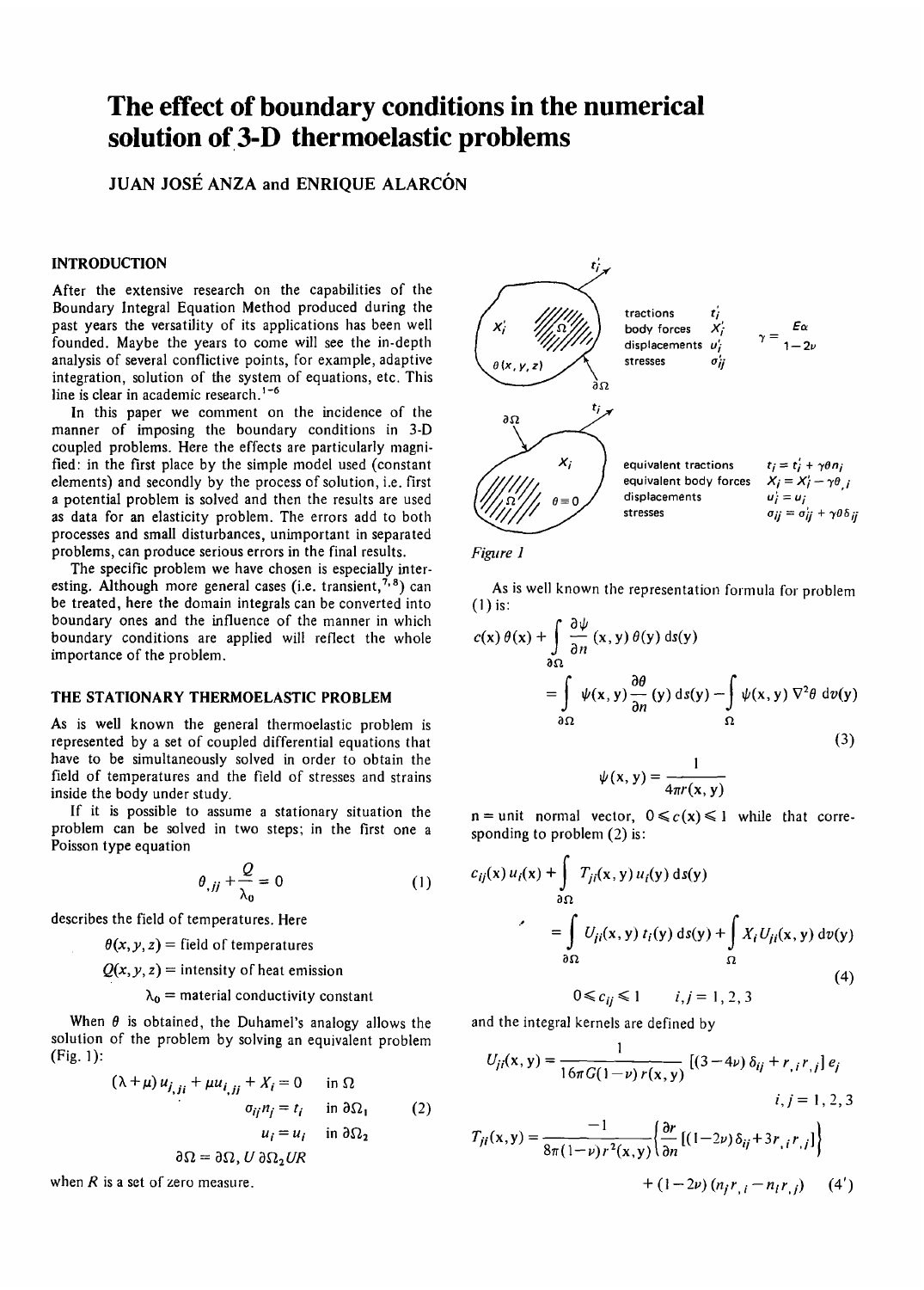When the volume forces are exclusively due to thermal effects it is possible to write<sup>9-11</sup> (4) as:

$$
c_{ij}u_j(x) + \int_{\partial\Omega} T_{ji}(x, y) u_i(y) ds(y)
$$
  
= 
$$
\int_{\partial\Omega} U_{ji}(x, y) t_i(y) ds(y) - \gamma \int_{\partial\Omega} W_{,j}(x, y)
$$
  

$$
\times \frac{\partial \theta}{\partial n} (y) ds(y) + \gamma \int_{\partial\Omega} \theta(y) W_{,ji}(x, y) n_i ds
$$
  

$$
- \gamma m \int_{\partial\Omega} W(x, y) n_j ds
$$
  

$$
i, j = 1, 2, 3
$$
 (5)

where

$$
\gamma = E \alpha / 1 - 2\nu
$$
  
\n
$$
\nabla^2 \theta = m
$$
  
\n
$$
W_i = (1 - 2\nu) (1 + \nu) r e_i / 8\pi E (1 - \nu)
$$
 (6)

 $e_i$  being the unit vector in the coordinate direction 'i'.

#### THE BIEM - CONSTANT ELEMENTS

The discretisation of the previous equations as well as the geometry of the boundary domain leads to the system of equations typical of this method.<sup>4,12</sup> In our case we have chosen the simplest approach, i.e. the boundary is substituted by a series of  $N$  plane triangles defined by sets of three points contained on the real surface. Moreover the evolution of tractions and displacements is assumed as constant throughout every boundary element, and the values associated to a selected point inside it, for instance its centre of gravity.

The equations corresponding to problem (1) are:  
\n
$$
c_l\theta(\mathbf{x}_l) + \sum_{k=1}^N A^{lk}\theta(\mathbf{x}_k) = \sum_{k=1}^N B^{lk} \frac{\partial \theta(\mathbf{x}_k)}{\partial n}
$$
\n
$$
A^{lk} = \int_{\partial \Omega_k} \frac{\partial \psi}{\partial n} (\mathbf{x}_l, \mathbf{y}) d s(\mathbf{y})
$$
\n
$$
B^{lk} = \int_{\partial \Omega_k} \psi(\mathbf{x}_l, \mathbf{y}) d s(\mathbf{y})
$$
\n(7)

 $x_l$  centre of gravity of element  $l$ 

$$
l,k=1,2,\ldots,N
$$

In a problem with boundary conditions of the Dirichlet type, the coefficients of the system of equations to be solved are the  $B^{1k}$  type, while conversely, for Neumann conditions, they are the *A* type. In a Newton (or Robín) problem, there is a linear combination of both  $A^{lk}$  and  $B^{lk}$ , while in a mixed problem there are some of the  $A^{lk}$  type and others of the B*1k* type.

In a pure Neumann problem it is necessary to add one condition because the solution is undetermined. Usually this is done by fixing the value of the potential in a point and in this sense it can be said that the problem has been transformed into a mixed type one.

:Similarly the elastic problem can be formulated as follows:

$$
c_{jl}u_j(\mathbf{x}_l) + \sum_{k=1}^N A_{ji}^{lk} u_i(\mathbf{x}_k)
$$
  
\n
$$
= \sum_{k=1}^N B_{ji}^{lk} t_i(\mathbf{x}_k) + \gamma \sum_{k=1}^N \left[ D_{ji}^{lk} n_i^k \theta(\mathbf{x}_k) - C_j^{lk} \frac{\partial \theta}{\partial n}(\mathbf{x}_k) \right]
$$
  
\n
$$
A_{ji}^{lk} = \int_{\partial \Omega_k} T_{ji}(\mathbf{x}_l y) \, d s(y)
$$
  
\n
$$
B_{ji}^{lk} = \int_{\partial \Omega_k} U_{ji}(\mathbf{x}_l, y) \, d s(y)
$$
  
\n
$$
C_j = \int_{\partial \Omega_k} W_{,j}(\mathbf{x}_l, y) \, d s(y)
$$
  
\n
$$
D_{ij} = \int_{\partial \Omega_k} W_{,ji}(\mathbf{x}_l, y) \, d s(y)
$$
  
\n
$$
j = 1, 2, 3 \qquad k, l = 1, 2, ..., N
$$
 (8)

As with the potential case it is possible to define pure problems controlled by *A* or *B* coefficients, as well as linear combinations and mixed conditions. For the same reason it is not possible to solve a problem in which all boundary conditions are defined as tractions because the displacements contain rigid body displacements. To solve this difficulty some convenient displacements are fixed in order to obtain the kinematic determinacy of the body, and in this sense the problem is usually transformed into a mixed type one.

### EXAMPLES

In order to analyse the results a computer program described elsewhere<sup>9</sup> was written for a UNIVAC 1108 computer. In all cases material constants were chosen as:

$$
\begin{aligned}\n \nu &= 0.25 \\
\mu &= 1 \\
\alpha &= 1\n \end{aligned}\n \tag{9}
$$

and problems selected so that a closed-form solution was available to compare results.

Figure 2 shows the discretisation used to model a piece of a thick-walled cylinder submitted to an interior temperature of  $100^\circ$  and an exterior one of  $20^\circ$ . Due to the symmetry the normal displacements in the four plane faces are zero, as well as the corresponding fluxes.

In Fig. 3 we present the evolution of the temperature along the radius in solid line while points are the computed values. It is seen that the latter are very accurate in comparison with the closed-form solution. In the same way Fig. 4 presents the computed results of the radial displacement. Here the small errors in the input temperature manifest themselves in larger errors especially near the exterior boundary where the discretisation is rougher. Nevertheless the relative differences are not very large as can be seen in the numerical results of Table 1. The same effect is apparent in Fig. 5 and Table 2 which illustrate the evolution of radial, hoop and axial stresses versus the radial coordinate. While hoop and axial stresses are relatively well approximated, radial stresses present some deviation from the theoretical results reaching important relative errors. lf as is usually said B.I.E.M. is advantageous from the point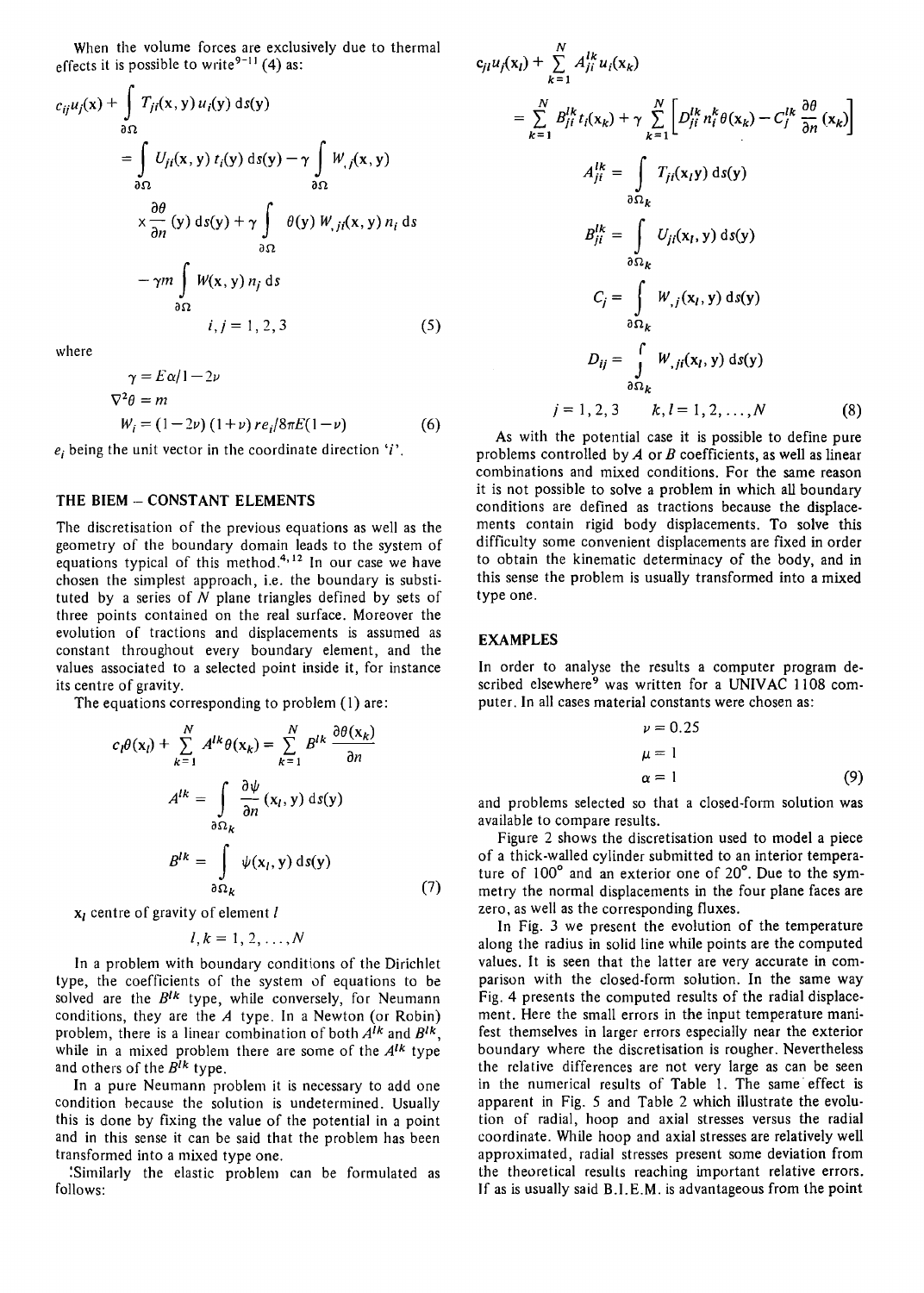







|        | Radial displacement |        |        | Radial displacement |        |  |
|--------|---------------------|--------|--------|---------------------|--------|--|
| Radius | Theoretical         | Comp.  | Radius | Theoretical         | Comp.  |  |
| 4      | 242.07              | 242.61 | 7.5    | 536.80              | 503.08 |  |
| 4.5    | 308.72              | 298.20 | 8      | 556.90              | 521.82 |  |
| 5      | 364.27              | 349.98 | 9      | 586.86              | 549.07 |  |
| 6      | 450.66              | 425.13 | 9.5    | 597.36              | 558.93 |  |
| 6.5    | 484.28              | 457.26 | 10     | 605.20              | 561.93 |  |
| 7      | 412.77              | 482.46 |        |                     |        |  |





|--|--|

|        |                  | Radial stress<br>Hoop stress |           | Axial stress       |                            |                  |
|--------|------------------|------------------------------|-----------|--------------------|----------------------------|------------------|
| Radius |                  | Theor. Comp.                 | Theor.    | Comp.              | Theor.                     | Comp.            |
| 4.5    |                  |                              | $-121.49$ | $-104.11 - 258.71$ |                            | $-233.09$        |
| 5      | $-24.67 - 42.11$ |                              | $-82.33$  |                    | $-74.46 - 228.05 - 206.70$ |                  |
| 6      | $-29.18 - 45.11$ |                              | $-24.76$  |                    | $-23.41 - 174.98 - 161.93$ |                  |
| 6.5    |                  |                              | $-2.68$   |                    | $-0.01 - 151.69 - 132.97$  |                  |
| 7      |                  | $-25.47 - 45.50$             | 16.39     |                    | $14.74 - 130.12 - 120.42$  |                  |
| 7.5    |                  |                              | 33.11     | 33.90              | $-110.04 - 100.55$         |                  |
| 8.     |                  | $-18.18 - 24.94$             | 47.96     | 39.44              |                            | $-91.26 - 76.78$ |
| 9      |                  | $-9.37 - 15.94$              | 73.43     |                    | $66.90 - 56.98 - 47.02$    |                  |
| 9.5    |                  |                              | 84.51     | 87.64              | $-41.25$                   | $-31.86$         |

*Figure 3*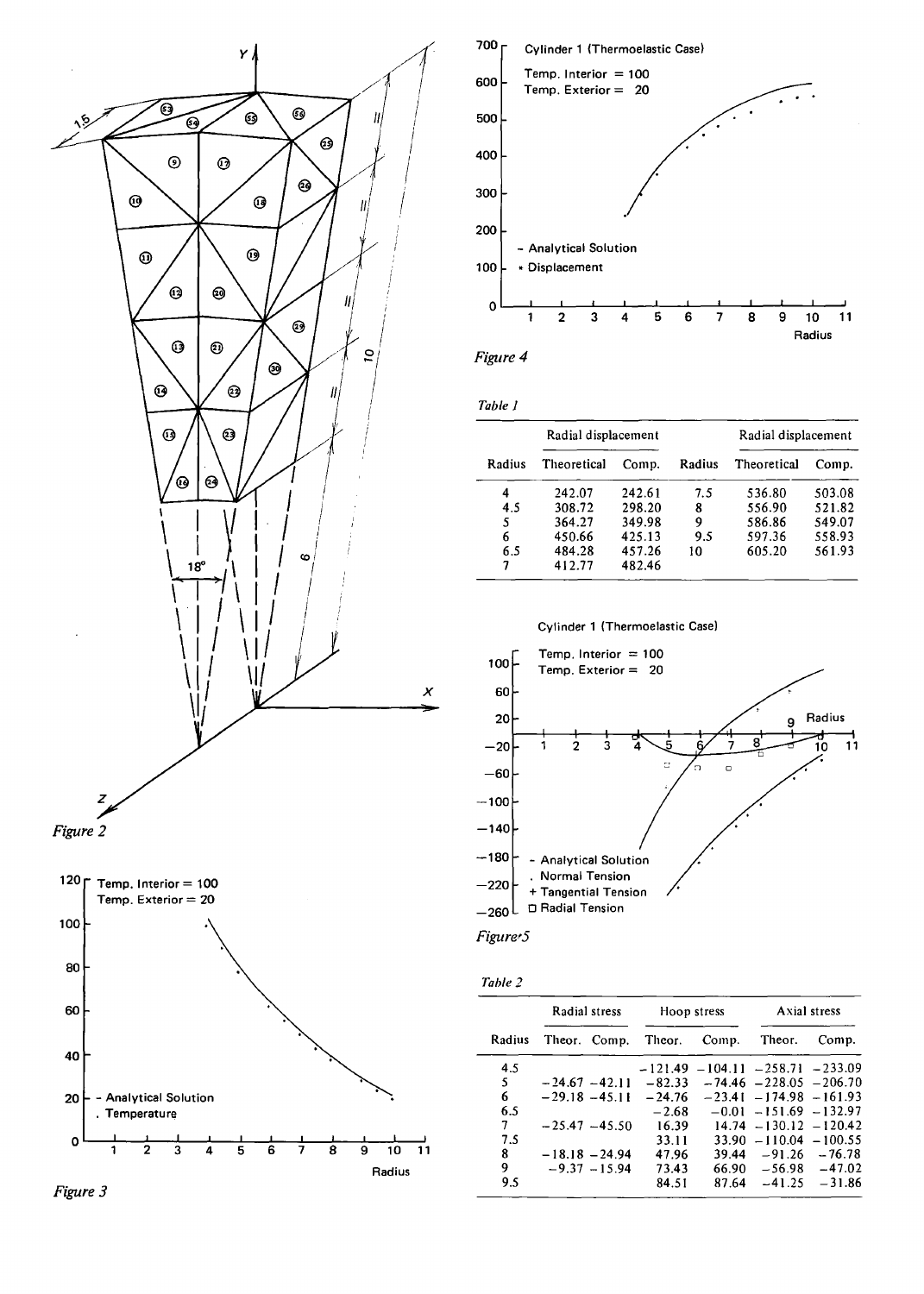





*Figure* 7

*Table 3* 

|        | Radial displacement |       |        | Radial displacement |       |
|--------|---------------------|-------|--------|---------------------|-------|
| Radius | Theoretical         | Comp. | Radius | Theoretical         | Comp. |
| 4      | 290.23              | 276   | 7.5    | 447.35              | 412   |
| 4.5    | 295.19              | 275   | 8      | 491.73              | 454   |
| 5      | 306.68              | 286   | 9      | 597.78              | 547   |
| 6      | 346.85              | 320   | 9.5    | 659.89              | 604   |
| 6.5    | 375.01              | 347   | 10     | 728.37              | 664   |
| 7      | 408.49              | 376   |        |                     |       |

| anı |  |
|-----|--|
|-----|--|

|        | Radial stress |              |           | Hoop stress | Axial stress |         |  |
|--------|---------------|--------------|-----------|-------------|--------------|---------|--|
| Radius |               | Theor. Comp. | Theor.    | Comp.       | Theor.       | Comp.   |  |
| 4.5    |               |              | 111.81    | 103         | $-19.1$      | $-19.4$ |  |
| 5      | 22'5          | 7.65         | 87.47     | 79          | $-34.92$     | $-29$   |  |
| 6      | 29'63         | 20.25        | 43.79     | 36          | $-71.55$     | $-64$   |  |
| 6.5    |               |              | 22.75     | 21          | 21           | $-81$   |  |
| 7      | 28'62         | 1.72         | 1.59      | $-5.76$     | $-114.84$    | $-103$  |  |
| 7.5    |               |              | $-19.97$  | $-19$       | $-138.98$    | $-127$  |  |
| 8      | 22'5          | 9.13         | $-42.14$  | $-43$       | $-164.79$    | $-147$  |  |
| 9      | 12'71         | 10.63        | $-88.84$  | $-84.5$     | $-221.40$    | $-199$  |  |
| 9.5    |               |              | $-113.56$ | $-90$       | $-252.20$    | $-216$  |  |

of view of accuracy in the determination of stresses it is worth examining this problem which manifests itself even in such a simple example.

As was suggested above the symmetric conditions here are imposed by annealing rows and columns associated with the corresponding degrees of freedom, and this process can affect the conditioning of the matrix.

In Figs. 6 and 7 and Tables 3 and 4 the same effects are observed.

Here the problem is a bit different and corresponds to the case in which the cylinder is full of source heat points uniformly distributed. The temperature has the form:

$$
\theta = kr^2 \qquad k = 1 \tag{10}
$$

and the governing equation is:

$$
\nabla^2 \theta = 4k \tag{11}
$$

Taking  $k = 1$  it is seen that although the temperature is well approximated, the displacements (Fig. 6) present some deviation which is accentuated again in the radial stresses (Fig. 7 and Table 4).

To observe the influence that the imposition of boundary conditions has in the matrix, the very simple example of Fig. 8 has been solved for different temperature distributions. It is assumed that the hexahedron is fixed in the unseen faces by spheres constraining the normal displacements, and this conditioning destroys the general symmetry of the matrix and introduces a new one with respect normal to the main diagonal. Even assuming a constant temperature of say 100° the obtained displacements are in error and this effect is more pronounced when the temperature is assumed to follow the linear law

$$
\theta = 40x \tag{12}
$$

The displacements are then (stresses are zero everywhere):

$$
u = 40 \frac{x^2}{2}
$$
  

$$
v = 40xy
$$
  

$$
w = 40xz
$$
 (13)



*Figure 8*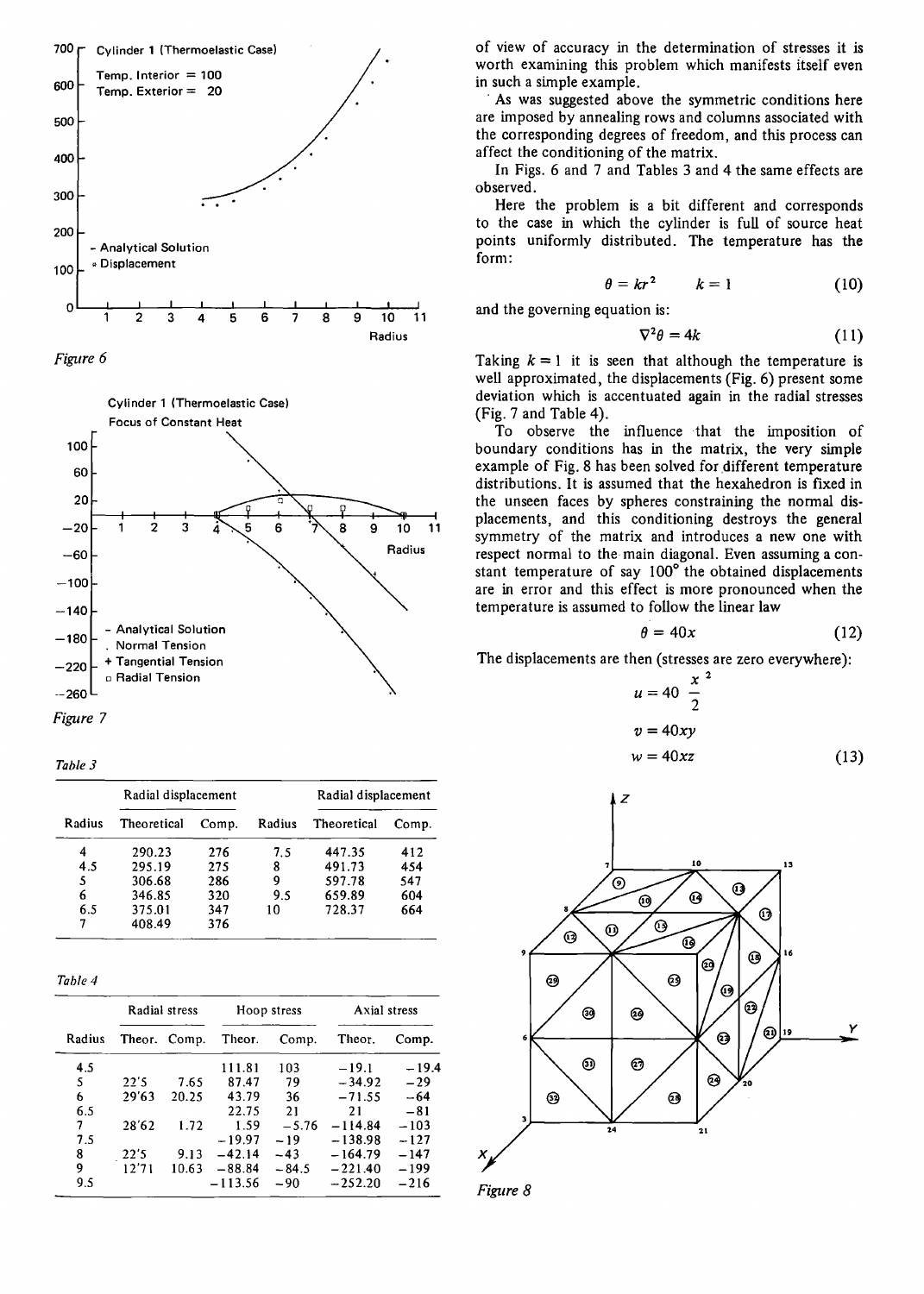*Table 5* 

|                   | Displacement u |       | Displacement $v$ |       | Displacement w |       |  |
|-------------------|----------------|-------|------------------|-------|----------------|-------|--|
| Element<br>number | Theor.         | Comp. | Theor.           | Comp. | Theor.         | Comp. |  |
| 9                 | 5              | $-15$ | 10               | 13    | 60             | 90    |  |
| 10                | 20             | $-16$ | 40               | 37    | 120            | 124   |  |
| 11                | 80             | 41    | 80               | 63    | 240            | 199   |  |
| 12                | 125            | 93    | 50               | 35    | 300            | 232   |  |
| 33                | 180            | 158   | 60               | 30    | 300            | 203   |  |
| 34                | 180            | 174   | 120              | 68    | 240            | 158   |  |
| 35                | 180            | 158   | 240              | 158   | 240            | 158   |  |
| 36                | 180            | 126   | 300              | 200   | 300            | 200   |  |
| 37                | 180            | 193   | 60               | 32    | 60             | 32    |  |
| 38                | 180            | 190   | 120              | 71    | 120            | 71    |  |
| 39                | 180            | 174   | 240              | 157   | 120            | 68    |  |
| 40                | 180            | 158   | 300              | 202   | 60             | 30    |  |

*Table 6* 

| Element | Displacement u   |          | Displacement v |         | Stress 3     |           |  |
|---------|------------------|----------|----------------|---------|--------------|-----------|--|
| number  | Theor.           | Comp.    | Theor.         | Comp.   | Theor.       | Comp.     |  |
| 9       | -41.66           | $-37.51$ | nil            | $-1.23$ | 166.66       | 180       |  |
| 10      | –66.66           | $-62.51$ | nil            | $-1.03$ | 233.33       | 242.42    |  |
| 11      | –66.66           | $-62.52$ | nil            | 1.04    | 366.66       | 357.57    |  |
| 12      | -41.66           | $-37.51$ | nil            | 1.24    | 433.33       | 420       |  |
|         | Displacement $v$ |          | Displacement w |         | Stress 1     |           |  |
| 33      | nil              | $-3.39$  | nil            |         | $3.39 - 300$ | -298.88   |  |
| 34      | nil              | $-2.07$  | nil            |         | $2.07 - 300$ | $-304.68$ |  |
| 35      | nil              | 2.07     | nil            |         | $2.07 - 300$ | $-304.68$ |  |
| 36      | nil              | 3.39     | nil            | 3.39    | $-300$       | $-296.88$ |  |
| 37      | nil              | $-3.39$  | nil            | $-3.39$ | $-300$       | $-296.88$ |  |
| 38      | nil              | $-2.07$  | nil            | $-2.07$ | $-300$       | $-304.68$ |  |
| 39      | nil              | 2.07     | nil            | $-2.07$ | $-300$       | $-304.68$ |  |
| 40      | nil              | 3.39     | nil            | 3.39    | $-300$       | $-296.88$ |  |

But the computed results are in error as shown in Table S.

In order to show that the kernel of the error líes in the induced asymmetry the Jatter exarnple was run *assuming that every face is constrained by spheres,* that is, that the normal displacements are zero in the six faces. The theoretical stresses are now:

$$
\sigma_x = -300
$$
  
\n
$$
\sigma_y = \sigma_z = -\left(\frac{400}{3}x + 100\right)\alpha
$$
 (14)

while the displacements are:

$$
u = \left(\frac{100}{3}x^2 - 100x\right)\alpha
$$
  

$$
v = w = 0
$$

Table 6 shows how far the results are better now, although sorne errors are still present.

The problems seen previously can be eliminated automatically when there is symmetry in the geometry and symmetric or antisymmetric load conditions.<sup>13,9</sup> Assuming, for instance, the hexahedron case, where there is a spherical symmetry of the displacement distribution, the values of movement as well as of its derivatives are fixed in one of its octants. In the system of equations the number of unknowns are reduced by grouping the integration constants  $A_{ij}$  and  $B_{ij}$  in every common variable  $u_i$  or  $t_i$  corresponding to one specific element *and the other seven symmetric ones.* In this way the problem can be solved by discretising

only the three exterior faces of an octant; and the same conclusíons can be drawn for the antisymmetric case.

Of course the idea ís also useful in potential problems for antisymmetric cases.

To see the effectiveness of the procedure the hexahedron example was solved again with the reduced díscretisation of Fig. 9 (hidden faces are not necessary now). The variation of the temperature is assumed constant with value  $100^{\circ}$ C.

In Table 7 selected values are presented showing the improvement obtained over the previous results.

Another curious phenomenon has been observed when treatíng convectíve (Robin-Newton) conditions. The sample problem was done on the cylinder of Fig. 2 wíth the following set of data:

$$
\theta_{ext} = 20^{\circ}C \text{ (ambient)}
$$
  
\n
$$
\theta_{int} = 100^{\circ}C \text{ (ambient)}
$$
  
\n
$$
k = \lambda_0 = 31 \text{ kcal/h.m } ^{\circ}C
$$

Severa) cases were run for a convective problem wíth several combinations of the film coefficient. Maintaining the interior temperature at  $100^{\circ}$ C and the exterior one at 20°C, those combinations were:

(1) 
$$
h_{\text{int}} = h_{\text{ext}} = 1.200 \text{ kcal/h} \cdot \text{m}^2 \text{°C}
$$





| n |
|---|
|---|

| Ele-<br>ment |     | Displacement u |             |     | Displacement $\nu$                                           |             |     | Displacement w |       |
|--------------|-----|----------------|-------------|-----|--------------------------------------------------------------|-------------|-----|----------------|-------|
|              |     |                |             |     | No. Theor. Comp. Comp. Theor. Comp. Comp. Theor. Comp. Comp. |             |     |                |       |
|              |     | s              |             |     | s                                                            |             |     |                |       |
|              | 50  | 49.3           | 41.8        | 50  | 49.3                                                         | 41.8        | 300 | 290.4          | 272   |
| 2            | 100 | 98.6           | 87.9        | 100 | 98.6                                                         | 87.9        | 300 | 289.4          | 275.2 |
| 3            | 200 | 198.1          | 185.8       | 100 | 98.7                                                         | 88.1        | 300 | 286            | 275.1 |
| 4            | 250 | 244.1          | 231.2       | 50  | 47.9                                                         | 41.9        | 300 | 285            | 272.8 |
| 5            | 50  | 47.9           | 41.9        | 250 | 244.1                                                        | 231.2       | 300 | 285            | 272.8 |
| 6            | 100 | 98.7           | 88.1        | 200 | 198.1                                                        | 185.8       | 300 | 286            | 275.1 |
| 7            | 200 | 195.2          | 185.8       | 200 |                                                              | 195.2 185.8 | 300 | 283.2          | 275.1 |
| 8            | 250 |                | 240.7 231.4 | 250 |                                                              | 240.6 231.4 | 300 | 282            | 273   |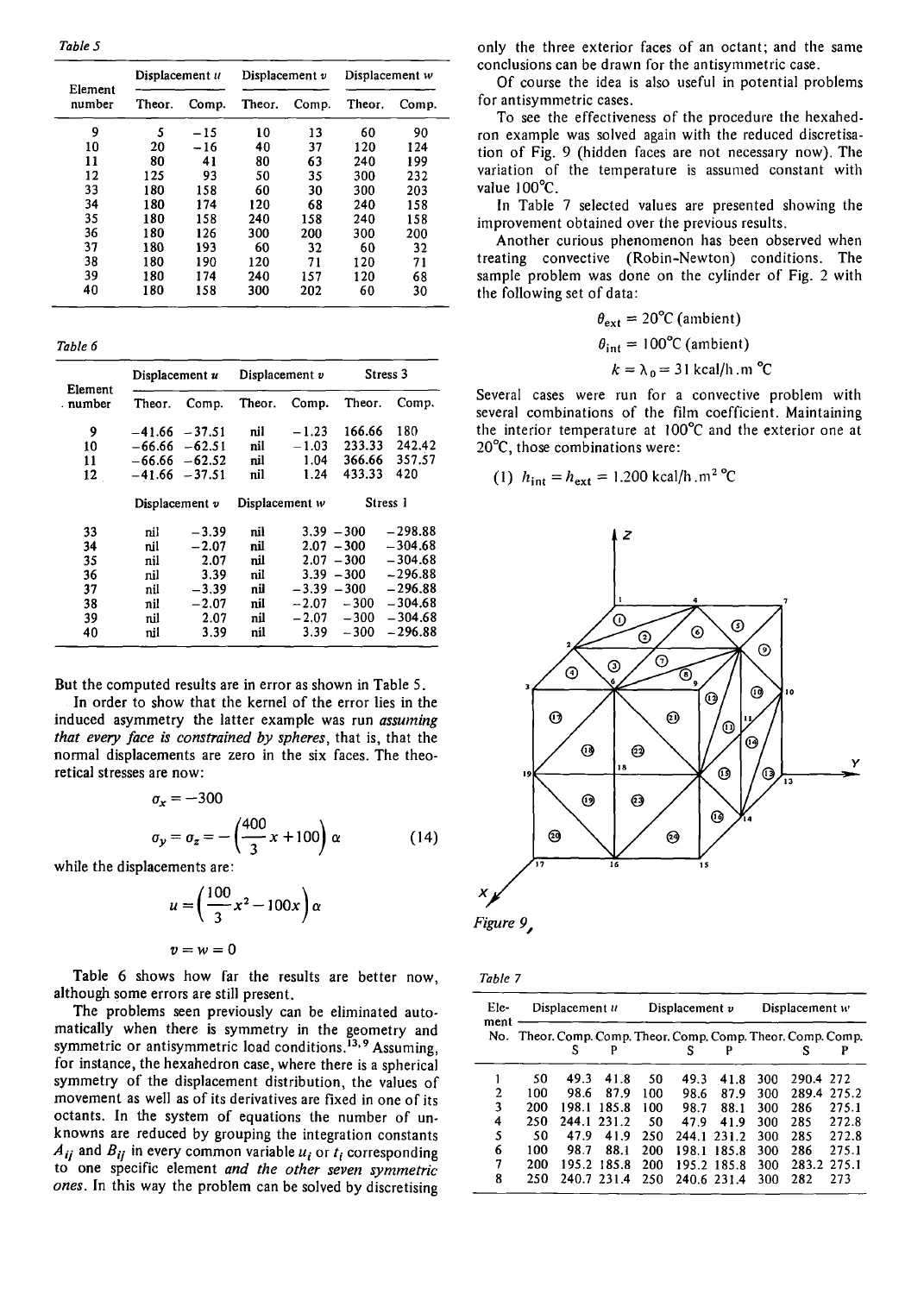(2) 
$$
h_{int} = 8 \text{ kcal/h.m}^2 \text{ °C}
$$
  
\n $h_{ext} = 1.200 \text{ kcal/h.m}^2 \text{ °C}$   
\n(3)  $h_{int} = 8 \text{ kcal/h.m}^2 \text{ °C}$ 

 $h_{\text{ext}} = 8 \text{ kcal/h} \cdot \text{m}^2 \text{ °C}$ 

The first one produced a reasonable agreement between the theoretical and computed values, the second produced errors of the order of 5% at the interior face while the rest was correct and the third produced disparate negative radial temperatures.

As the coefficient *h/k* is in this case very low

$$
\frac{h}{k} = \frac{0.0008}{0.31} = 0.0026
$$

the first idea was to scale the final matrix in order to eliminate the possible bad conditioning. We tried:

( 1) The classical change

$$
x = D\xi \t D_{ii} = \frac{1}{k_{ii}} \t D_{ij} = 0
$$
or

or

$$
(D^T K D) \xi = D^T F
$$

- (2) The scaling of the columns corresponding to the low  $h$  values in order to produce values of the same order in all of them.
- (3) The change of variables from absolute to relative (differences between opposite faces) values, as is usually done with nearly rigid finite elements.
- (4) The solution of the system by the MCG method.

In a11 cases we got small differences but very bad results, showing that the system was correctly solved. Then we decided to explore the possibility of a quasi-Neumann problem; the reason is that, as  $h$  is very low, the coefficient which affects the  $B$  values is smaller and then the influence of  $B$  is nil in comparison with the  $A$  values. Then we decided to fix the value of the correct temperature at a point obtaining immediately reasonable results (Fig.  $10(3)$ ).

The negative values modified by a constant were of the same order of precision. But it can be seen (Fig. 10(2)) that the general trend of the temperature evolution along the radius is inverted with respect to the correct one, which makes it difficult to suggest a correction for a general situation.

We decided also to explore the refinement of the coefficients  $A$  and  $B$  by a more careful computation by subdividing the elements. In this case we again obtained bad results, but oscillating around a nearly constant value (Fig. 10 (4)); that is, the nature of the problem is clearly seen again.

Finally, we tested the equilibrium condition along the faces

$$
\int q \, \mathrm{d}a = 0 \tag{15}
$$

obtaining large errors.

In conclusion, when solving a Newton (Robin) problem it is necessary to test the condition  $\int q \, d\alpha$  before the results are confirmed. A close inspection of the results can show the reference potential level, but in general, it would be better to incorporate  $(15)$  as an additional equation in the manner indicated, for instance, by Symm<sup>14</sup> (Fig. 10(1)).



(1) Theoretical distribution and linear least squares solution.

(2) Direction solution without any precaution.

(3) Solution after fixing temperature at point 56.

(4) Direct solution after constants refinement.

(5) Solution by direct establishment of flux condition.

*Figure JO. Temperature evolution along the radius* 

# **CONCLUSIONS**

The accurate imposition of boundary conditions is essential if reliable results are to be obtained with BIEM. In this sense constant three-dimensional elements are especially sensitive to 'flexural' type actions, quasi-Neumann problems and symmetry conditions.

The recommended procedure of fixing points<sup>12</sup> to simulate symmetry can induce bad results and then it seems better to use the automatic technique described elsewhere<sup>13</sup> to incorporate those conditions.

In some Robin problems the boundary conditions may induce quasi-Neumann problems. The recourse to fixing a point is then inapplicable because the true temperature is unknown. The solution is to establish an 'equilibrium' condition as proposed by Symm<sup>14</sup> although this means a special subroutine (Linear Least Squares method) to salve the problem. As Fig.  $10(5)$  shows, roughly accurate results can be obtained by substituting one equation by the 'equilibrium' conditions without any additional work.

Finally, the inaccuracies detected long ago<sup>15</sup> when  $3-D$ BIEM with constant elements is applied to 'flexural' problems, can be solved in the same way by enforcing the equilibrium conditions as supplementary equations as described above for the Robin problem.

# References

Doblaré, M. Thrcc dimensional formulation of the Boundary Element Mcthod with parabolic intcrpolation. (In Spanish.) Thesis E.T.S.I.I., Madrid, 1981